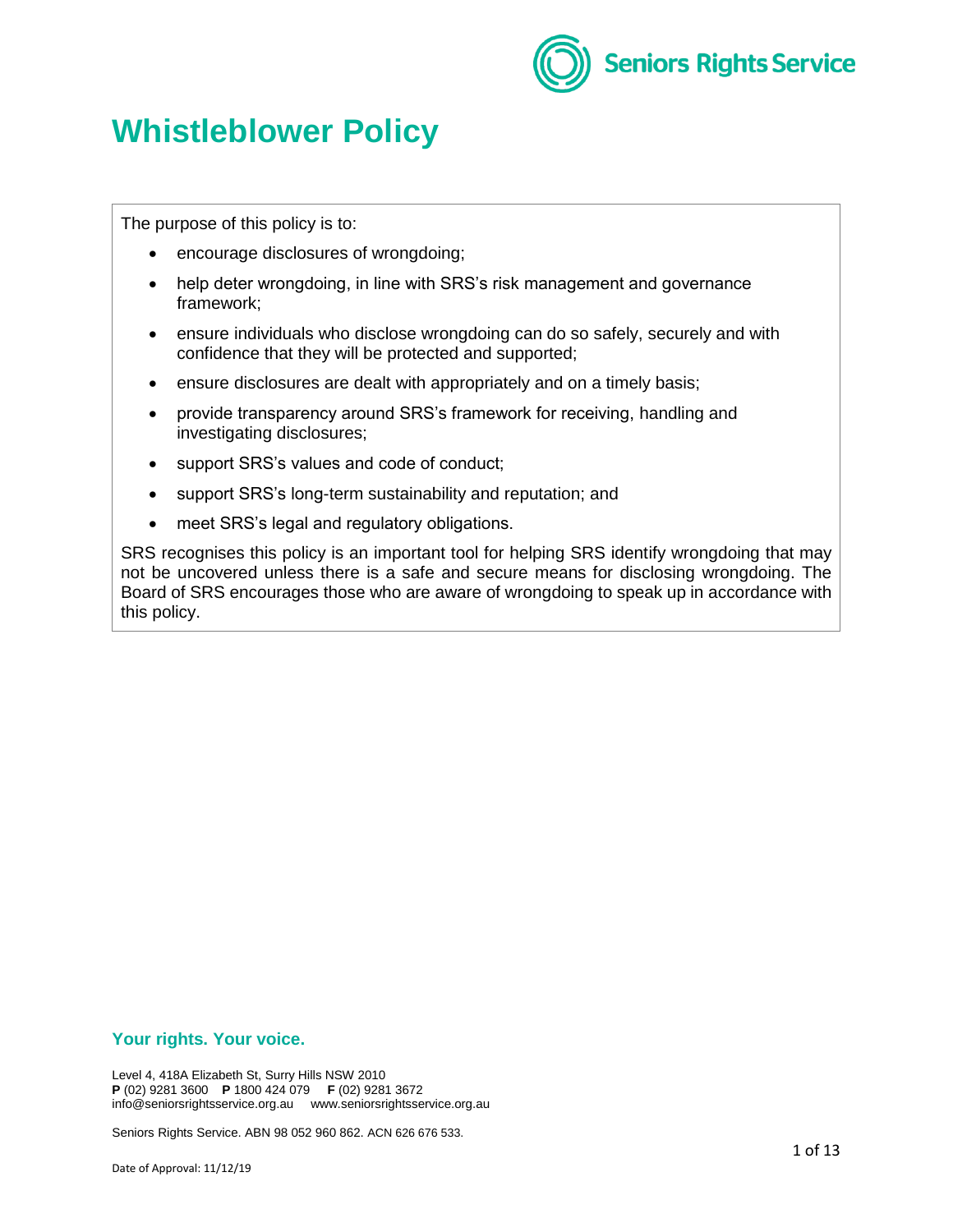

# **Definitions**

| <b>Anonymity</b>           | Anonymity is when one's identity is unknown. In the case of an anonymous<br>Whistleblower, their identity is not known by anyone, including those who<br>receive and investigate the report.                                                                                                                                                                                                                                                                                                                                                                                                                                                                                                                                                                                                                                                                                                                                                                                                                                                                                                                                                                                                                                                                                                                                                                                                                                                                                                                                                                                                                                                                                                                                                                                                                                                                                                                                                                                                                                                                                                                               |
|----------------------------|----------------------------------------------------------------------------------------------------------------------------------------------------------------------------------------------------------------------------------------------------------------------------------------------------------------------------------------------------------------------------------------------------------------------------------------------------------------------------------------------------------------------------------------------------------------------------------------------------------------------------------------------------------------------------------------------------------------------------------------------------------------------------------------------------------------------------------------------------------------------------------------------------------------------------------------------------------------------------------------------------------------------------------------------------------------------------------------------------------------------------------------------------------------------------------------------------------------------------------------------------------------------------------------------------------------------------------------------------------------------------------------------------------------------------------------------------------------------------------------------------------------------------------------------------------------------------------------------------------------------------------------------------------------------------------------------------------------------------------------------------------------------------------------------------------------------------------------------------------------------------------------------------------------------------------------------------------------------------------------------------------------------------------------------------------------------------------------------------------------------------|
| <b>Confidentiality</b>     | Confidentiality is when one's identity is protected to prevent harm. In the case<br>of a Whistleblower, their identity may be known to those receiving and<br>investigating the report, but is protected from the broader organisation and<br>public.                                                                                                                                                                                                                                                                                                                                                                                                                                                                                                                                                                                                                                                                                                                                                                                                                                                                                                                                                                                                                                                                                                                                                                                                                                                                                                                                                                                                                                                                                                                                                                                                                                                                                                                                                                                                                                                                      |
| <b>Disclosable Matters</b> | A disclosable matter is:<br>a disclosure of information relating to a disclosable matter directly to<br>an Eligible Recipient or to ASIC, ATO or another Commonwealth body<br>prescribed by regulation. Please note the ACNC is not a<br>Commonwealth body prescribed by regulation;<br>a disclosure to a legal practitioner for the purposes of obtaining legal<br>$\bullet$<br>advice or legal representation about the operation of the whistleblower<br>provisions in the Corporations Act 2001 (Cth); or<br>an emergency disclosure or public interest disclosure.<br>$\bullet$<br>Disclosable matters involve information about the discloser has reasonable<br>grounds to suspect concerns of misconduct, or an improper state of affairs or<br>circumstances, in relation to SRS. This includes, without limitation:<br>fraud, negligence default, breach of trust and breach of duty;<br>conduct that constitutes an offence against, or a contravention of, a<br>$\bullet$<br>provision of the Corporations Act 2001 (Cth);<br>conduct that constitutes an offence against any other law of the<br>Commonwealth that is punishable by imprisonment for a period of 12<br>months or more;<br>conduct that represents a danger to the public or the financial system.<br>Examples of disclosable matters that relate specifically to SRS's business<br>operations and practices include:<br>illegal conduct such as theft and criminal damage against property;<br>$\bullet$<br>fraud, money laundering or misappropriation of funds;<br>$\bullet$<br>offering or accepting a bribe;<br>$\bullet$<br>financial irregularities;<br>$\bullet$<br>failure to comply with, or breach of legal or regulatory requirements;<br>$\bullet$<br>and<br>engaging in or threatening to engage in detrimental conduct against a<br>person who has made a disclosure or is believed or suspected to have<br>made, or be planning to make, a disclosure.<br>Disclosable matters include conduct that may not involve a contravention of a<br>particular law. Information that indicates a significant risk to public safety, even |
|                            | if it does not involve a breach of a particular law, is also a disclosable matter.<br>A discloser can still qualify for protection even if their disclosure turns out to be<br>incorrect.                                                                                                                                                                                                                                                                                                                                                                                                                                                                                                                                                                                                                                                                                                                                                                                                                                                                                                                                                                                                                                                                                                                                                                                                                                                                                                                                                                                                                                                                                                                                                                                                                                                                                                                                                                                                                                                                                                                                  |

# **Your rights. Your voice.**

Level 4, 418A Elizabeth St, Surry Hills NSW 2010 **P** (02) 9281 3600 **P** 1800 424 079 **F** (02) 9281 3672 info@seniorsrightsservice.org.au www.seniorsrightsservice.org.au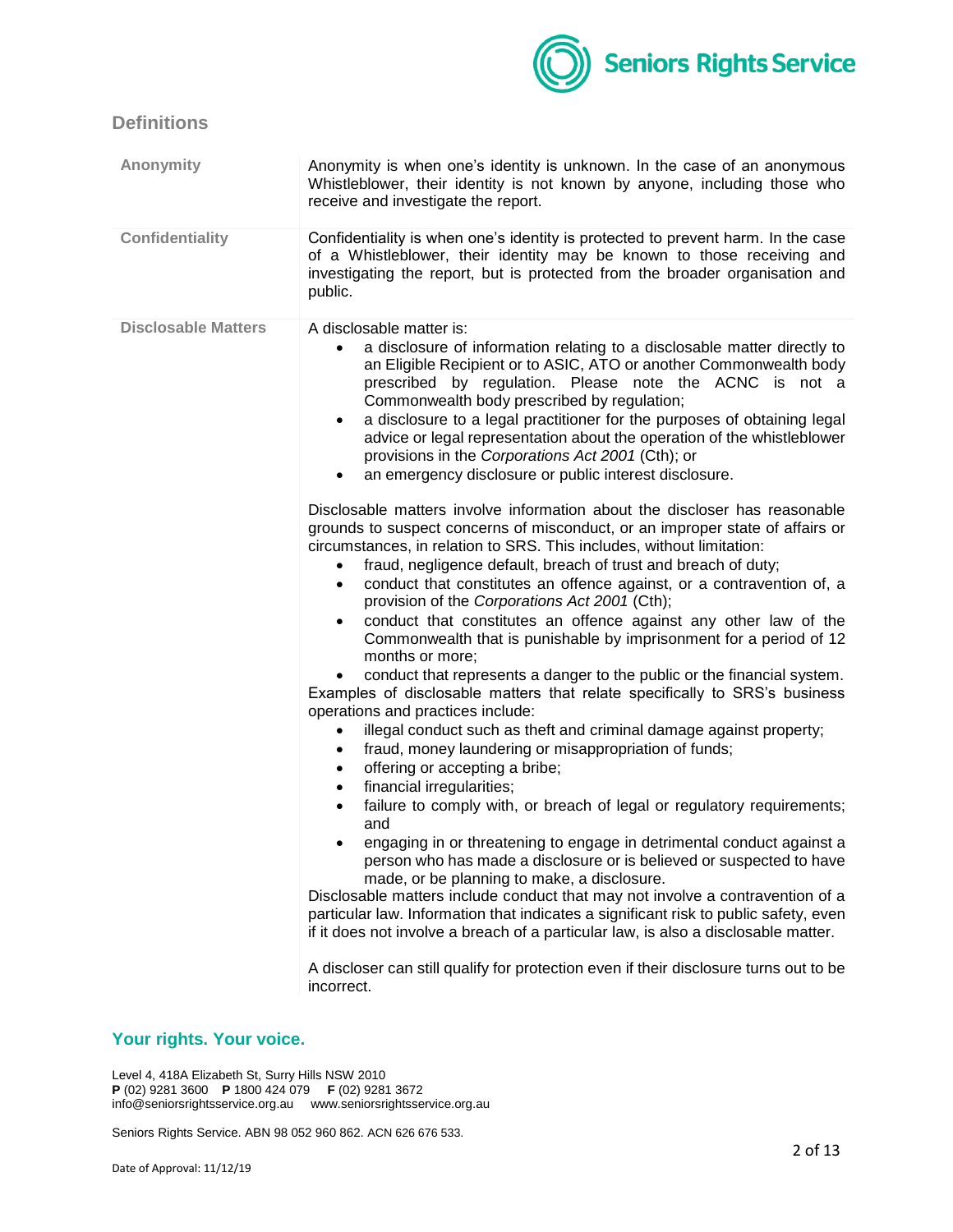

|                                                   | Disclosures that are not able disclosable matters do not qualify for protection<br>under the Corporations Act 2001 (Cth). Such disclosures may be protected<br>under other legislation such as the Fair Work Act 2009 (Cth).<br>Disclosures that relate solely to Personal Work-Related Grievances, and that<br>do not relate to detriment or threat of detriment to the discloser, do not qualify                                                                                                                                                                                                                                                                                                                                                                                                                                                                                                                                                                                                                                                                                                                                                                                                                                                                                                                                                                                                                                                                                                                                                                                                                                                                                                                                                                                                                                                                                                                                                                                                                                                                                              |
|---------------------------------------------------|-------------------------------------------------------------------------------------------------------------------------------------------------------------------------------------------------------------------------------------------------------------------------------------------------------------------------------------------------------------------------------------------------------------------------------------------------------------------------------------------------------------------------------------------------------------------------------------------------------------------------------------------------------------------------------------------------------------------------------------------------------------------------------------------------------------------------------------------------------------------------------------------------------------------------------------------------------------------------------------------------------------------------------------------------------------------------------------------------------------------------------------------------------------------------------------------------------------------------------------------------------------------------------------------------------------------------------------------------------------------------------------------------------------------------------------------------------------------------------------------------------------------------------------------------------------------------------------------------------------------------------------------------------------------------------------------------------------------------------------------------------------------------------------------------------------------------------------------------------------------------------------------------------------------------------------------------------------------------------------------------------------------------------------------------------------------------------------------------|
|                                                   | for protection under the Corporations Act 2001 (Cth).                                                                                                                                                                                                                                                                                                                                                                                                                                                                                                                                                                                                                                                                                                                                                                                                                                                                                                                                                                                                                                                                                                                                                                                                                                                                                                                                                                                                                                                                                                                                                                                                                                                                                                                                                                                                                                                                                                                                                                                                                                           |
| <b>Personal Work-Related</b><br><b>Grievances</b> | Personal work-related grievances are those that relate to the discloser's current<br>or former employment and have, or tend to have implications for the discloser<br>personally but to not:<br>have any other significant implications for SRS; or<br>$\bullet$<br>relate to any conduct or alleged conduct about a disclosable matter.<br>$\bullet$<br>Examples of a personal work-related grievance include:<br>an interpersonal conflict between the discloser and another employee;<br>a decision that does not involve a breach of workplace laws;<br>$\bullet$<br>a decision about the engagement, transfer or promotion of the<br>$\bullet$<br>discloser;<br>a decision about the terms and conditions of engagement of the<br>discloser; or<br>a decision to suspend or terminate the engagement of the discloser or<br>otherwise to discipline the discloser.<br>There may be instances when a disclosure about, or including a personal work-<br>related grievance still qualifies for protection. This includes if:<br>the grievance includes information about misconduct, or information<br>$\bullet$<br>about misconduct includes or is accompanied by a personal work-<br>related grievance (mixed report);<br>SRS has breached employment or other laws punishable by<br>imprisonment for a period of 12 months or more, engaged in conduct<br>that represents a danger to the public, or the disclosure relates to<br>information that suggests misconduct beyond the discloser's personal<br>circumstances;<br>the discloser suffers from or is threatened with detriment for making a<br>$\bullet$<br>disclosure; or<br>the discloser seeks legal advice or representation about the operation<br>of the whistleblower protections under the Corporations Act 2001 (Cth).<br>For information about how to internally raise a workplace grievance, please<br>refer to the grievance policy.<br>SRS encourages employees to seek legal advice about their rights and<br>protections under employment or contract law and to resolve their personal<br>work-related grievance. |

# **Your rights. Your voice.**

Level 4, 418A Elizabeth St, Surry Hills NSW 2010 **P** (02) 9281 3600 **P** 1800 424 079 **F** (02) 9281 3672 info@seniorsrightsservice.org.au www.seniorsrightsservice.org.au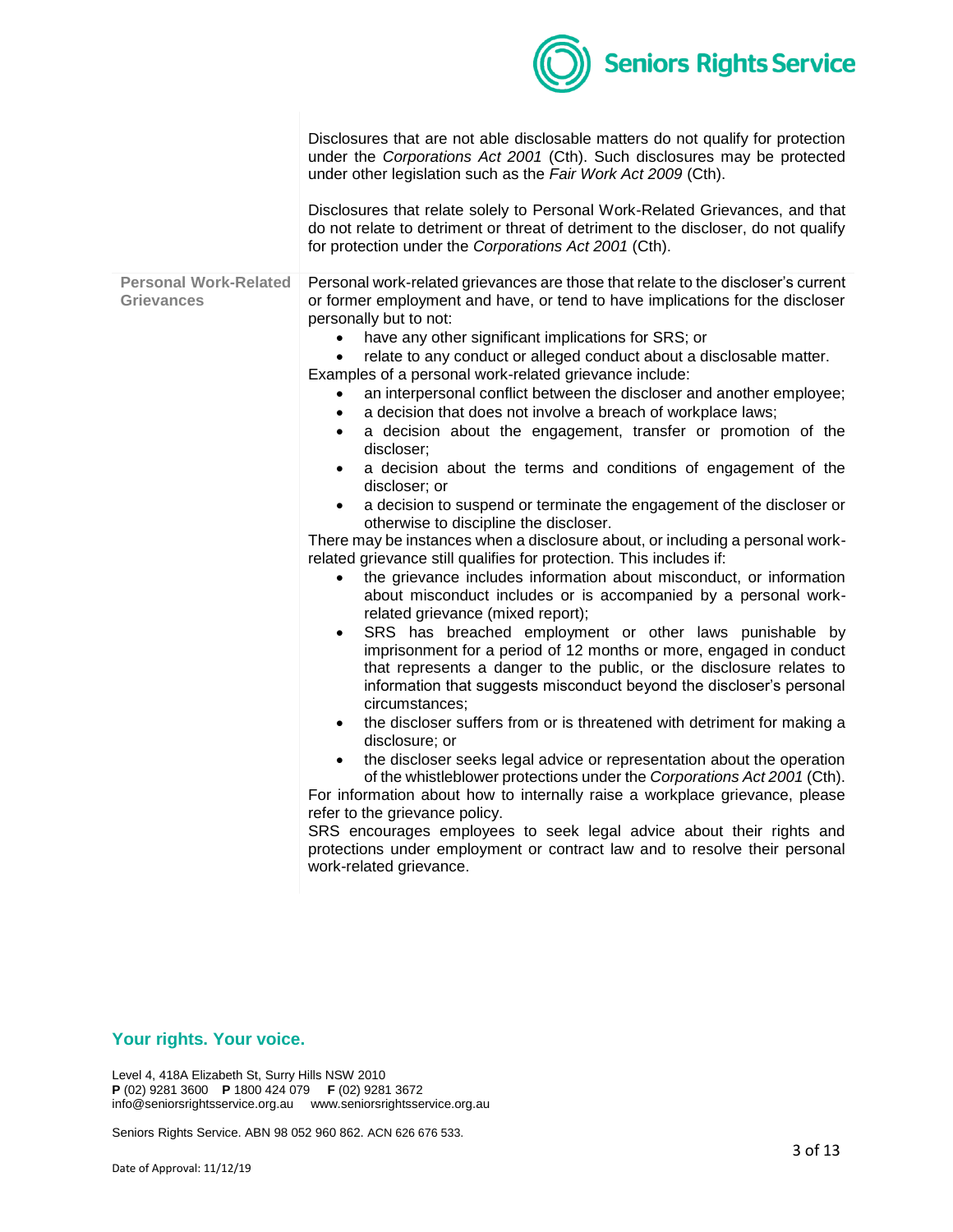

#### **1. Who does this policy apply to?**

This policy applies to eligible disclosers. An eligible discloser is if you are an individual who is, or has been, any of the following in relation to SRS:

- an officer or employee (e.g. current and former employees who are permanent, parttime, fixed-term or temporary, interns, secondees, manager and directors);
- a supplier of services or goods to SRS (whether paid or unpaid), including their employees (e.g. current and former contractors consultants, service providers, business partners and volunteers);
- an associate of SRS;
- a relative, dependent or spouse of an individual in any of the above categories.

As an eligible discloser, you qualify for protection as a whistleblower under the *Corporations Act 2001* (Cth) if you have made:

- a disclosure of information relating to a disclosable matter directly to an eligible recipient or to ASIC, APRA or another Commonwealth body prescribed by regulation. Please note the ACNC is not a Commonwealth body prescribed by regulation;
- a disclosure to a legal practitioner for the purposes of obtaining legal advice or legal representation about the operation of the whistleblower provisions in the *Corporations Act 2001* (Cth); or
- an emergency disclosure or public interest disclosure.
- **2. What matters does this policy cover?**

This policy applies to 'disclosable matters'. Disclosable matters involve information that the discloser has reasonable grounds to suspect concerns of misconduct, or an improper state of affairs or circumstances, in relation to SRS. This includes, without limitation:

- misconduct including fraud, negligence default, breach of trust and breach of duty;
- conduct that constitutes an offence against, or contravention of, a provision of the *Corporations Act 2001* (Cth);
- conduct that constitutes an offence against any other law of the Commonwealth that is punishable by imprisonment for a period of 12 months or more;
- conduct that represents a danger to the public system.

Examples of disclosable matters that relate specifically to SRS's business operations and practices include:

- illegal conduct such as theft and criminal damage against property;
- fraud, money laundering or misappropriation of funds;
- offering or accepting a bribe;
- financial irregularities;
- failure to comply with, or breach of legal or regulatory requirements; and

## **Your rights. Your voice.**

Level 4, 418A Elizabeth St, Surry Hills NSW 2010 **P** (02) 9281 3600 **P** 1800 424 079 **F** (02) 9281 3672 info@seniorsrightsservice.org.au www.seniorsrightsservice.org.au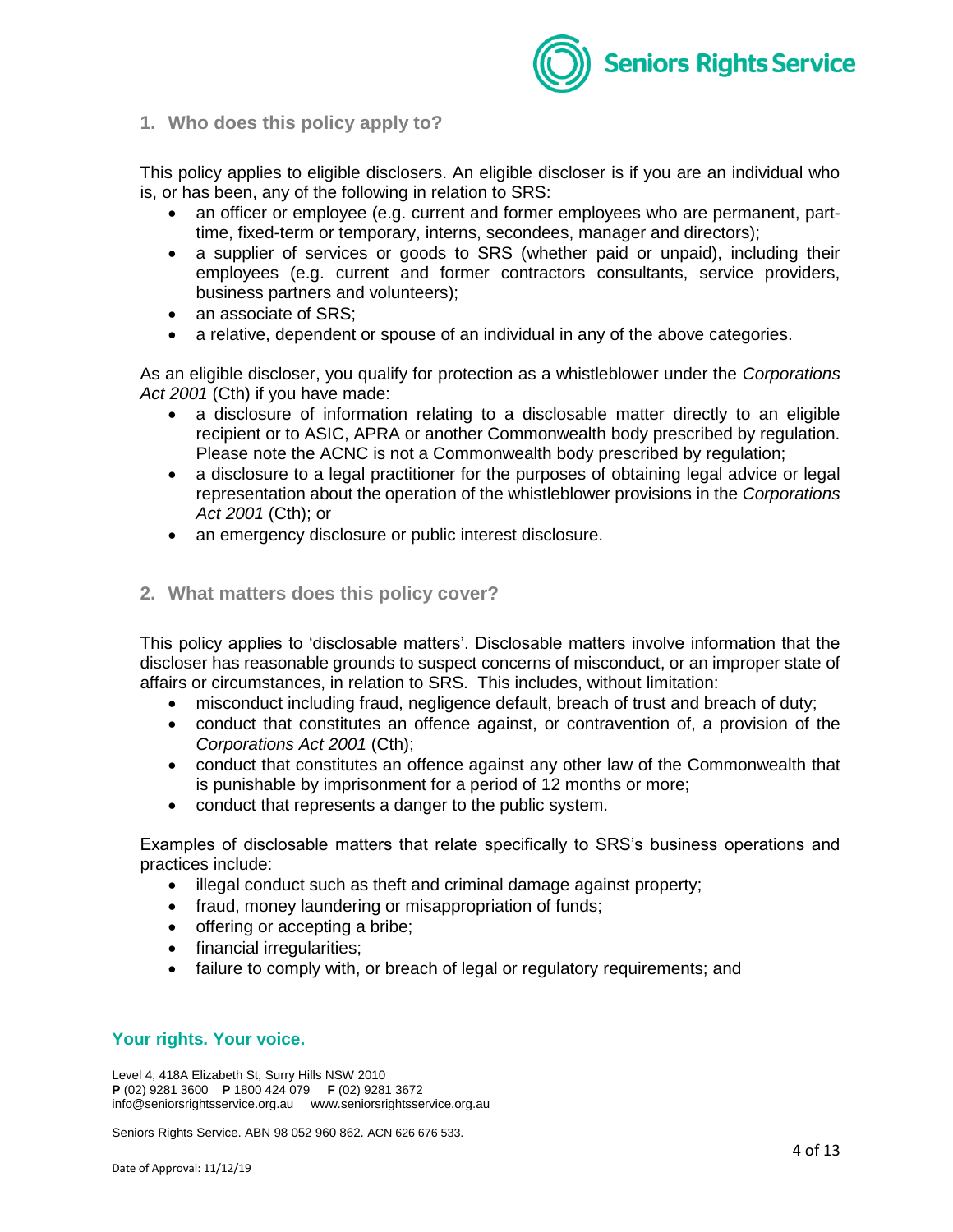

 engaging in or threatening to engage in detrimental conduct against a person who has made a disclosure or is believed or suspected to have made, or be planning to make, a disclosure.

Disclosable matters include conduct that may not involve a contravention of a particular law. Information that indicates a significant risk to public safety, even if it does not involve a breach of a particular law, is also a disclosable matter. A discloser can still qualify for protection even if their disclosure turns out to be incorrect.

**3. Does the policy cover personal work-related grievances?**

Disclosures that relate solely to personal work-related grievances, and that do not relate to detriment or threat of detriment to the discloser, do not qualify for protection under the *Corporations Act 2001* (Cth).

Personal work-related grievances are those that relate to the discloser's current or former employment and have, or tend to have implications for the discloser personally but to not:

- have any other significant implications for SRS; or
- relate to any conduct, or alleged conduct about a disclosable matter.

Examples of a personal work-related grievance include:

- an interpersonal conflict between the discloser and another employee;
- a decision that does not involve a breach of workplace laws;
- a decision about the engagement, transfer or promotion of the discloser;
- a decision about the terms and conditions of engagement of the discloser; or
- a decision to suspend or terminate the engagement of the discloser or otherwise to discipline the discloser.

There may be instances when a disclosure about, or including a personal work-related grievance still qualifies for protection. This includes if:

- the grievance includes information about misconduct, or information about is conduct includes or is accompanied by a personal work-related grievance (mixed report);
- SRS has breached employment or other laws punishable by imprisonment for a period of 12 months or more, engaged in conduct that represents a danger to the public, or the disclosure relates to information that suggests misconduct beyond the discloser's personal circumstances;
- the discloser suffers from or is threatened with detriment for making a disclosure; or
- the discloser seeks legal advice or representation about the operation of the whistleblower protections under the *Corporations Act 2001* (Cth).

For information about how to internally raise a workplace grievance, please speak to your manager and/or CEO and refer to the SRS grievance policy.

## **Your rights. Your voice.**

Level 4, 418A Elizabeth St, Surry Hills NSW 2010 **P** (02) 9281 3600 **P** 1800 424 079 **F** (02) 9281 3672 info@seniorsrightsservice.org.au www.seniorsrightsservice.org.au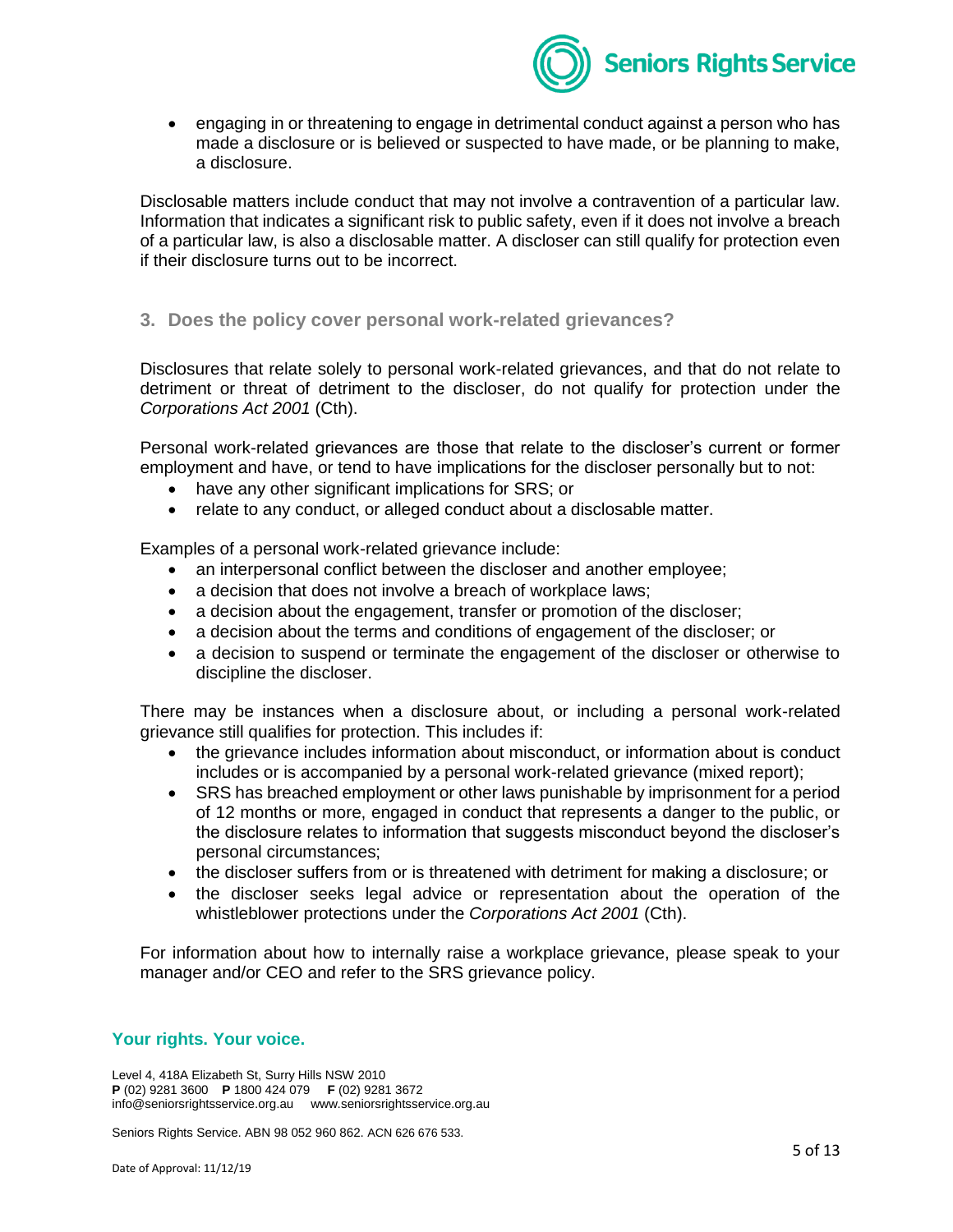

SRS encourages employees to seek legal advice about their rights and protections under employment or contract law and to resolve their personal work-related grievance.

SRS discourages deliberate false reporting (that is, a report that the discloser knows to be untrue). However, the Board does not want to unintentionally deter staff from making disclosures (e.g. disclosers who have some information leading to a suspicion, but not all the details)

**4. Who can receive a disclosure?**

The people that can receive a disclosure that qualifies for protection include:

- eligible recipients which includes:
	- $\circ$  an officer (a director or company secretary) or senior manager of SRS;
	- o external auditor
	- o SRS's whistleblower protection officer;
- legal practitioners:
- regulatory bodies and other external parties; and
- journalists and members of Commonwealth, state or territory parliaments (parliamentarians) under certain circumstances.

It is important for a discloser to understand the criteria for making a public interest or emergency disclosure. Disclosure must have been previously made to ASIC or a prescribed body and written notice provided to the body to which the disclosure was made. In the case of a public interest disclosure, at least 90 days must have passed since the previous disclosure. SRS strongly recommends that a discloser contact an independent legal advisor before making a public interest disclosure or an emergency disclosure.

SRS would like to identify and address wrongdoing as early as possible and so encourages all disclosers to make a disclosure to SRS in the first instance. SRS's commitment to addressing wrongdoing is evidenced in its appointment of a whistleblower protection officer. The whistleblower protection officer is the first point of contact for a discloser. A discloser can contact the whistleblower protection officer to obtain additional information before making a disclosure. SRS's approach is intended to help build trust and confidence in this policy and related processes and procedures.

SRS acknowledges that a discloser can make a disclosure directly to regulatory bodies, or other external parties, about a disclosable matter and qualify for protection under the *Corporations Act 2001* (Cth) without making a prior disclosure to SRS.

**5. How can a disclosure be made?**

A disclosure can be made by:

#### **Your rights. Your voice.**

Level 4, 418A Elizabeth St, Surry Hills NSW 2010 **P** (02) 9281 3600 **P** 1800 424 079 **F** (02) 9281 3672 info@seniorsrightsservice.org.au www.seniorsrightsservice.org.au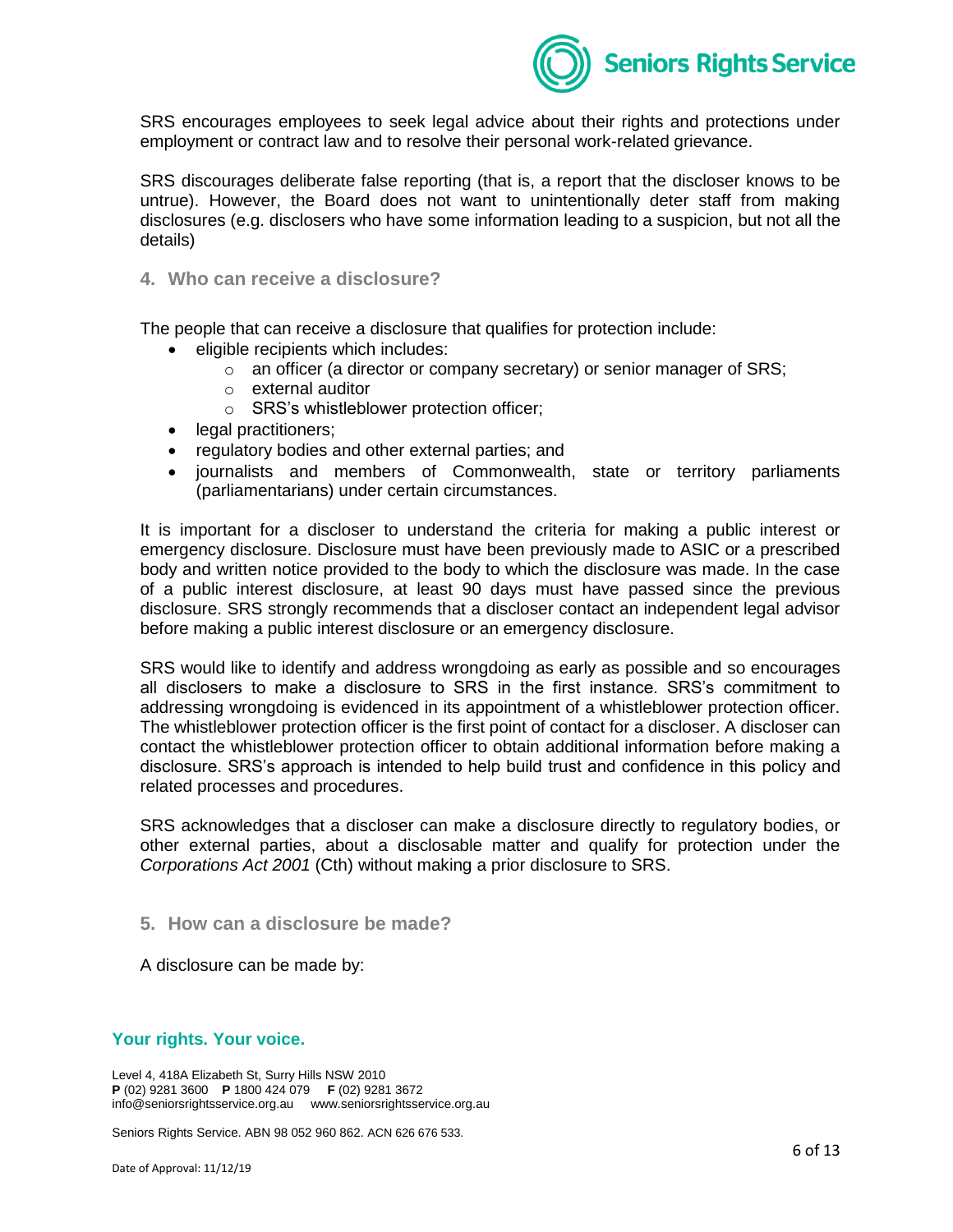

- contacting the SRS whistleblower protection officer through post, email or phone on Level 4, 418A Elizabeth Street, Surry Hills, NSW 2010, [wpo@seniorsrightsservice.org.au,](mailto:info@seniorsrightsservice.org.au) 1800 424 079; or
- contacting the SRS auditor through post, email or phone on [info@mhw.net.au](mailto:info@mhw.net.au) and 02 9387 8988.

These options allow for disclosures to be made anonymously and/or confidentially, securely and within and outside of business hours.

Disclosures can be made anonymously and still be protected under the *Corporations Act 2001* (Cth). A discloser can choose to remain anonymous while making a disclosure, over the course of the investigation and after the investigation is finalised. A discloser can refuse to answer questions that they feel could reveal their identity at any time, including during followup conversations. A discloser who wishes to remain anonymous should maintain ongoing twoway communication with the SRS, so SRS can ask follow-up questions or provide feedback.

SRS's measures and/or mechanisms for protecting anonymity include:

- communication with disclosers will be through anonymized email addresses; and
- a discloser may adopt a pseudonym for the purpose of their disclosure— this may be appropriate in circumstances where the discloser's identity is known to their supervisor, the whistleblower protection officer or equivalent but the discloser prefers not to disclose their identity to others.
- **6. What are the legal protections for disclosers?**

The protections for disclosers are:

- Identity protection (confidentiality);
	- It is illegal for a person to identify a discloser, or disclose information that is likely to lead to the identification of a discloser, unless it falls within the legal exceptions. These being if a person discloses the identity of the discloser to ASIC or a member of the Australian Federal police, legal practitioner (for the purposes of obtaining legal advice or legal representation about the whistleblower provisions in the *Corporations Act 2001* (Cth), to a person or body prescribed by regulations or with the consent of the discloser. A discloser can lodge a complaint with SRS about a breach of confidentiality by contacting the President of SRS at [president@seniorsrightsservice.org.au.](mailto:president@seniorsrightsservice.org.au) A discloser may lodge a complaint with a regulator such as ASIC or the ATO for investigation.
- Protection from detrimental acts or omissions; Detrimental acts or omissions include the following: (a) dismissal of an employee; (b) injury of an employee in his or her employment; (c) alteration of an employee's

#### **Your rights. Your voice.**

Level 4, 418A Elizabeth St, Surry Hills NSW 2010 **P** (02) 9281 3600 **P** 1800 424 079 **F** (02) 9281 3672 info@seniorsrightsservice.org.au www.seniorsrightsservice.org.au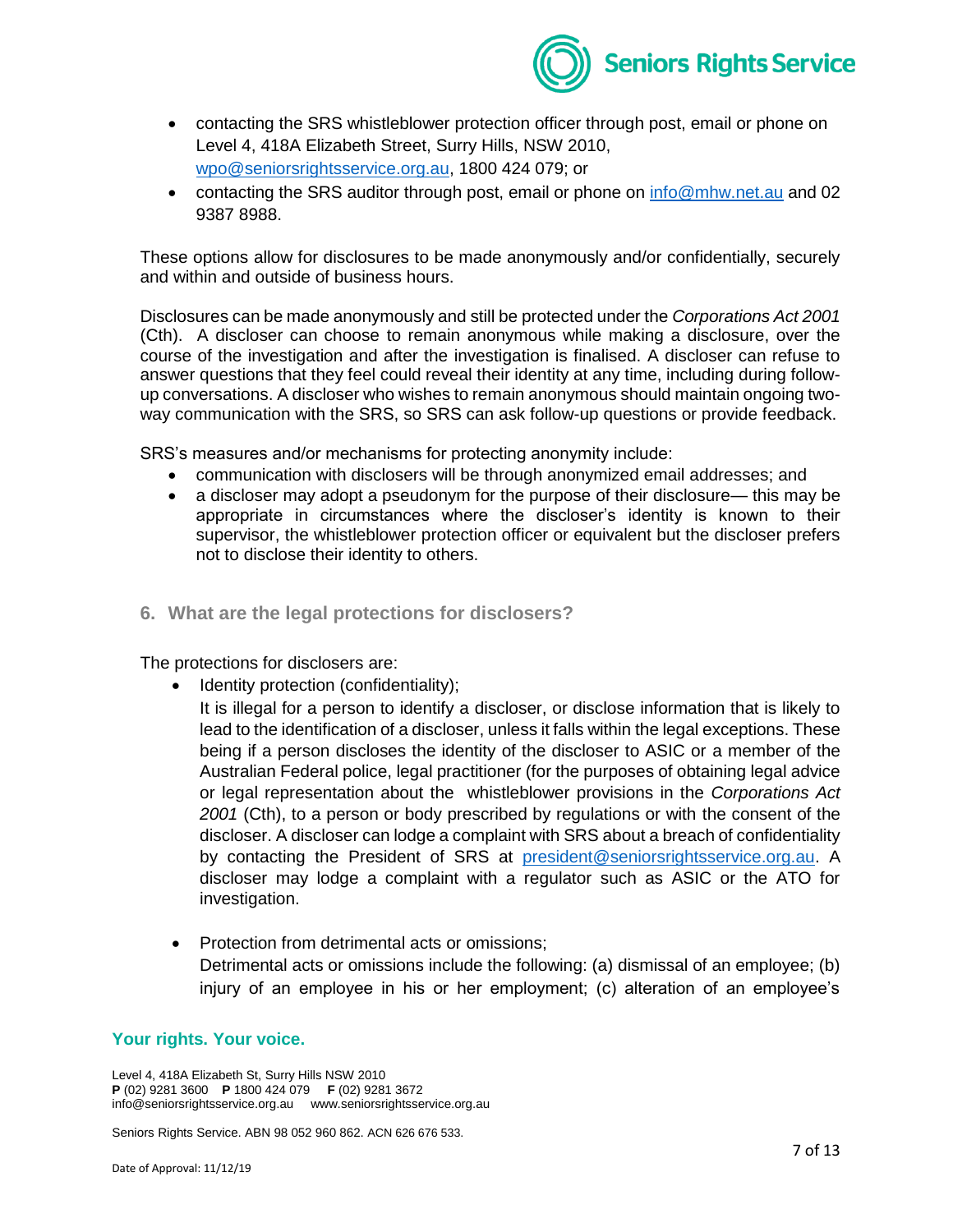

position or duties to his or her disadvantage; (d) discrimination between an employee and other employees of the same employer; (e) harassment or intimidation of a person; (f) harm or injury to a person, including psychological harm; (g) damage to a person's property; (h) damage to a person's reputation; (i) damage to a person's business or financial position; or (j) any other damage to a person.

Examples of actions that are not detrimental conduct include: administrative action that is reasonable for the purpose of protecting a discloser from detriment (e.g. moving a discloser who has made a disclosure about their immediate work area to another office to prevent them from detriment); and managing a discloser's unsatisfactory work performance, if the action is in line with the entity's performance management framework.

SRS will ensure that a discloser understands the reason for SRS's administrative or management action.

- Compensation and other remedies; and A discloser (or any other employee or person) can seek compensation and other remedies through the courts if: (a) they suffer loss, damage or injury because of a disclosure; and (b) SRS failed to take reasonable precautions and exercise due diligence to prevent the detrimental conduct. SRS encourages disclosers to seek independent legal advice.
- Civil, criminal and administrative liability protection. Civil liability is, for example, any legal action against the discloser for breach of an employment contract, duty of confidentiality or another contractual obligation). Criminal liability is, for example, attempted prosecution of the discloser for unlawfully releasing information, or other use of the disclosure against the discloser in a prosecution (other than for making a false disclosure).

Administrative liability is, for example, disciplinary action for making the disclosure). The protections do not grant immunity for any misconduct a discloser has engaged in that is revealed in their disclosure.

These protections apply not only to internal disclosures, but to disclosures to legal practitioners, regulatory and other external bodies, and public interest and emergency disclosures that are made in accordance with the *Corporations Act 2001* (Cth).

**7. How will SRS support disclosers and protect disclosers from detriment?** 

## **Your rights. Your voice.**

Level 4, 418A Elizabeth St, Surry Hills NSW 2010 **P** (02) 9281 3600 **P** 1800 424 079 **F** (02) 9281 3672 info@seniorsrightsservice.org.au www.seniorsrightsservice.org.au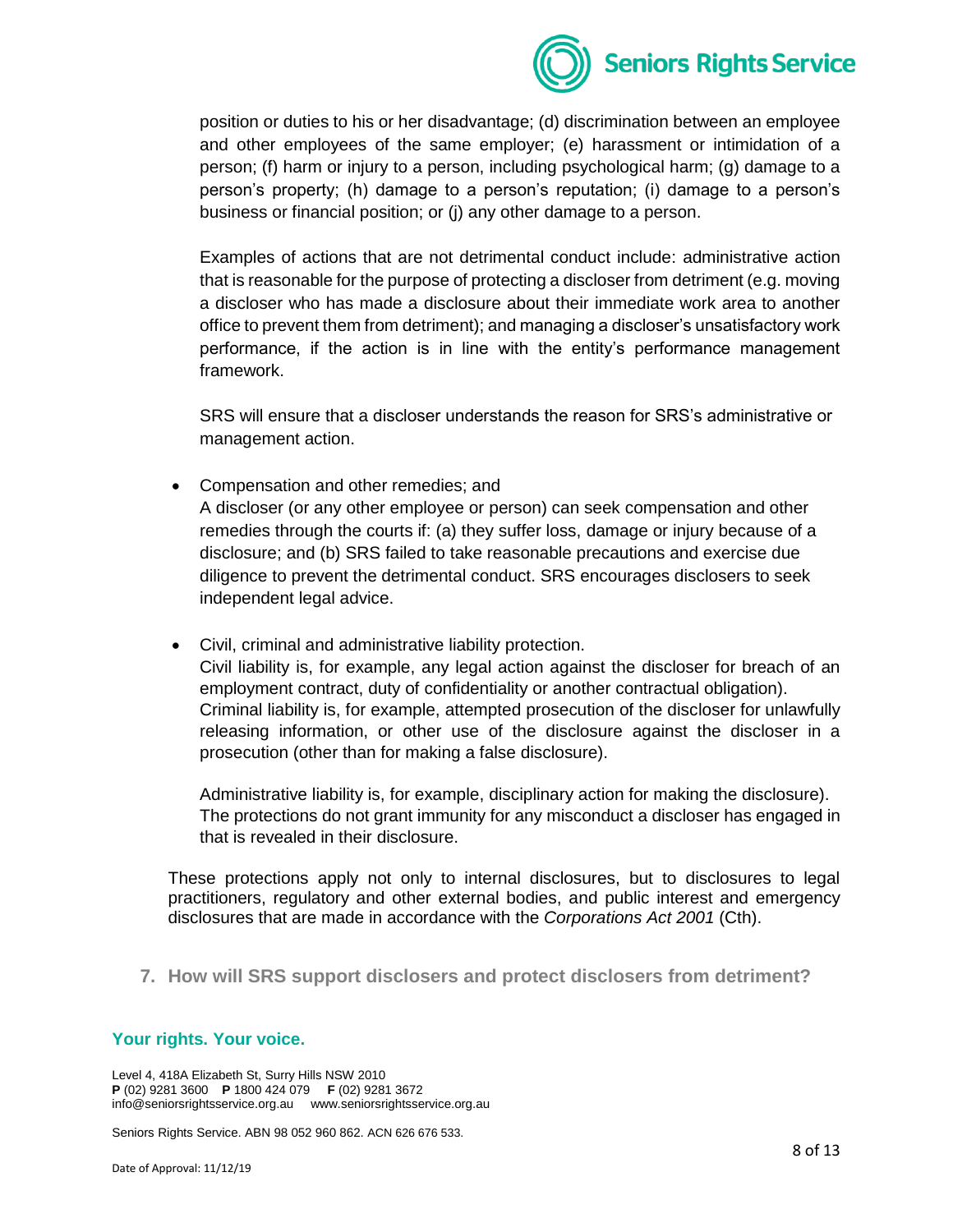

SRS has adopted measures for supporting disclosers and protecting disclosers from detriment in practice. In practice, SRS will:

- protect the confidentiality of a discloser's identity SRS will protect the confidentiality when initially dealing with a discloser. SRS will at all times not divulge a discloser's identity without the express, written consent of a discloser. Further, SRS will reduce the risk that the discloser will be identified from the information contained in a disclosure by undertaking the following:
	- $\circ$  all personal information or reference to the discloser witnessing an event will be redacted;
	- o the discloser will be referred to in a gender-neutral context;
	- $\circ$  where possible, the discloser will be contacted to help identify certain aspects of their disclosure that could inadvertently identify them; and
	- o disclosures will be handled and investigated by qualified staff.

SRS will also follow secure record-keeping and information sharing processes by following its privacy and record-keeping processes.

- protect disclosers from detrimental acts or omissions SRS will follow the following measures and mechanisms for protecting disclosers from detrimental acts or omissions:
	- $\circ$  the whistleblower protection officer undertakes an assessment of the risk of detriment against a discloser and other persons (e.g. other staff who might be suspected to have made a disclosure), which will commence as soon as possible after receiving a disclosure;
	- $\circ$  consideration of support services (including counselling or other professional or legal services) that are available to disclosers;
	- $\circ$  consideration strategies to help a discloser minimise and manage stress, time or performance impacts, or other challenges resulting from the disclosure or its investigation;
	- $\circ$  consideration of actions for protecting a discloser from risk of detriment—for example, the entity could allow the discloser to perform their duties from another location, reassign the discloser to another role at the same level, make other modifications to the discloser's workplace or the way they perform their work duties, or reassign or relocate other staff involved in the disclosable matter;
	- $\circ$  implementation of processes for ensuring that management is aware of their responsibilities to maintain the confidentiality of a disclosure, address the risks of isolation or harassment, manage conflicts, and ensure fairness when managing the performance of, or taking other management action relating to, a discloser;
	- $\circ$  implement procedures including escalation on how a discloser can lodge a complaint if they have suffered detriment, and the actions the entity may take

## **Your rights. Your voice.**

Level 4, 418A Elizabeth St, Surry Hills NSW 2010 **P** (02) 9281 3600 **P** 1800 424 079 **F** (02) 9281 3672 info@seniorsrightsservice.org.au www.seniorsrightsservice.org.au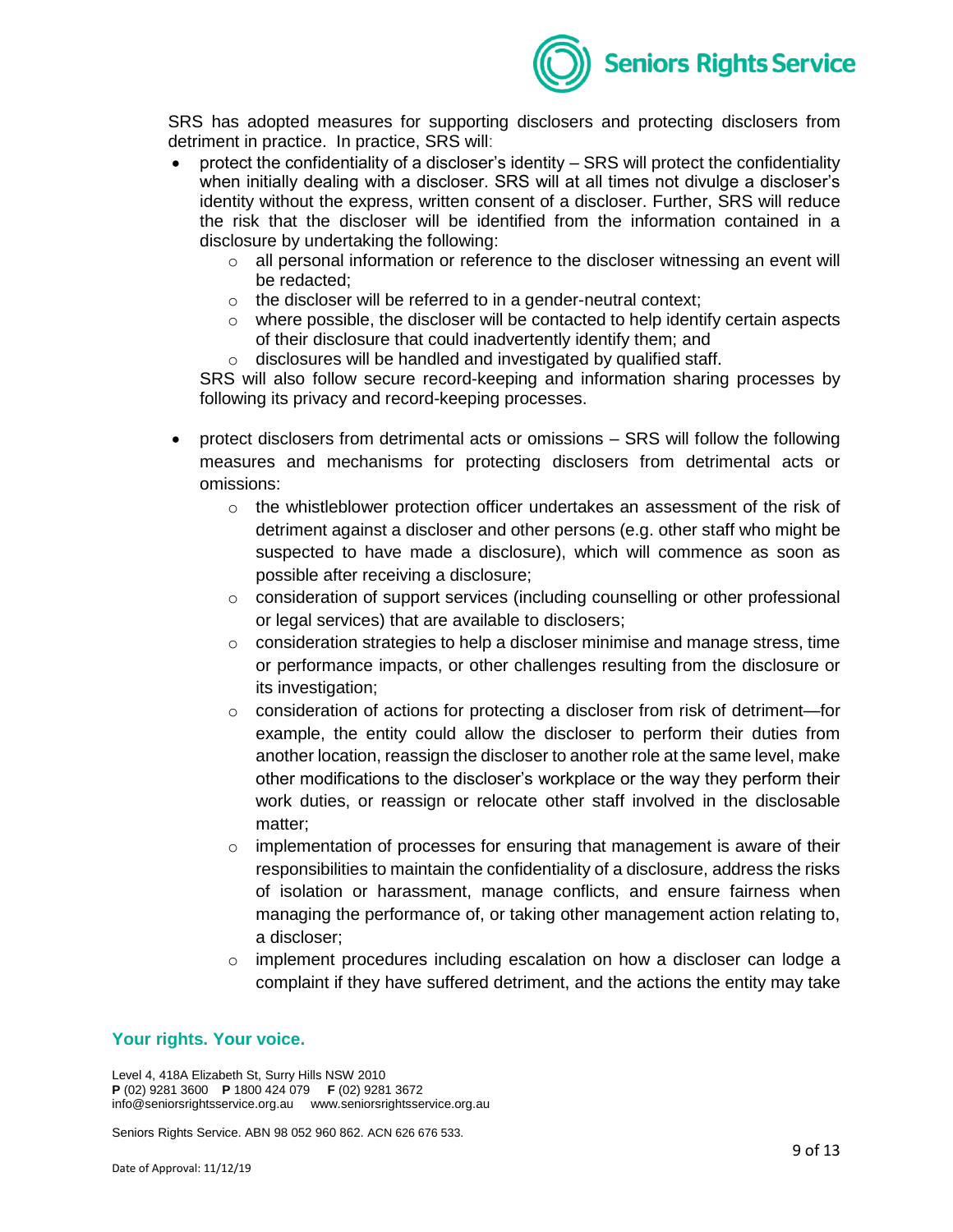

in response to such complaints (e.g. the complaint could be investigated as a separate matter by an officer who is not involved in dealing with disclosures and the investigation findings will be provided to the Board or Finance and Risk Subcommittee); and

o interventions for protecting a discloser if detriment has already occurred— for example, SRS will investigate and address the detrimental conduct, such as by taking disciplinary action, or the entity could allow the discloser to take extended leave, develop a career development plan for the discloser that includes new training and career opportunities, or offer compensation or other remedies.

A discloser may seek independent legal advice or contact regulatory bodies such as ASIC or the ATO if they believe they have suffered detriment.

Overall, SRS will establish processes for assessing and controlling the risk of detriment based on its existing risk management framework.

**8. How does SRS handle and investigate a disclosure?** 

SRS adopts a 2-stage approach to handling and investigating a disclosure.

Step 1 – Assessing a Disclosure - SRS will assess each disclosure to determine whether it qualifies for protection and a formal, in-depth investigation is required.

Step 2 – Investigating a Disclosure - If an investigation is required, SRS will consider the timeframes for the investigation, whilst acknowledging that the process will vary depending on the nature of the disclosure. Without the discloser's consent, SRS cannot disclose information that is likely to lead to the identification of the discloser as part of its investigation process—unless: (a) the information does not include the discloser's identity; (b) SRS removes information relating to the discloser's identity or other information that is likely to lead to the identification of the discloser (e.g. the discloser's name, position title and other identifying details); and (c) it is reasonably necessary for investigating the issues raised in the disclosure.

There are limitations to the investigation process. SRS may not be able to undertake an investigation if it is not able to contact the discloser (e.g. if a disclosure is made anonymously and the discloser has refused to provide, or has not provided, a means of contacting them).

SRS adopts the following principles in undertaking investigations:

## **Your rights. Your voice.**

Level 4, 418A Elizabeth St, Surry Hills NSW 2010 **P** (02) 9281 3600 **P** 1800 424 079 **F** (02) 9281 3672 info@seniorsrightsservice.org.au www.seniorsrightsservice.org.au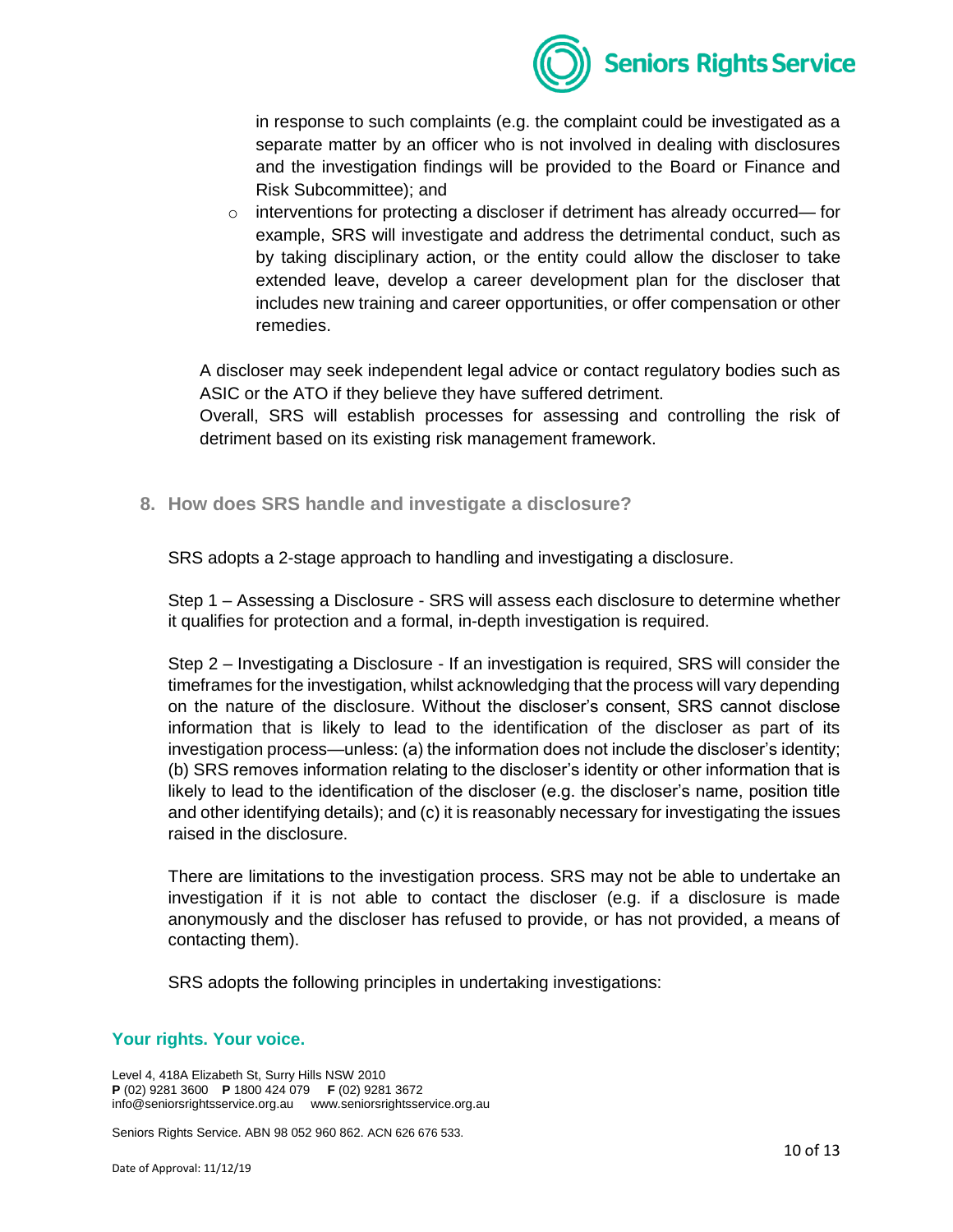

- SRS will determine whether the location and time are appropriate for receiving a disclosure.
- The focus will be on substance rather than on the motive of disclosures
- SRS will ensure investigations follow best practice. Investigations will be objective, fair and independent whilst preserving the confidentiality of the investigation.
- SRS will keep a discloser informed if the discloser can be contacted (including through anonymous channels). This includes acknowledging a discloser after receiving their disclosure. The frequency and timeframe may vary depending on the nature of the disclosure.

Investigation findings will be documented, reported internally to the Finance and Risk Subcommittee and communicated to the discloser. The method for documenting and reporting the findings will depend on the nature of the disclosure. There may be circumstances where it may not be appropriate to provide details of an outcome to the discloser.

All disclosers will be provided with an avenue for review.

**9. How will SRS ensure fair treatment of individuals mentioned in a disclosure?** 

SRS strives to ensure the fair treatment of employees who are mentioned in a disclosure that qualifies for protection, including those who are the subject of a disclosure. The measures for ensuring fair treatment of individuals are mentioned below:

- Disclosures will be handled confidentially when it is practical and appropriate in the circumstances;
- Each disclosure will be assessed and may be the subject of an investigation;
- The objective of an investigation is to determine whether there is enough evidence to substantiate or refute the matters reported;
- When an investigation needs to be undertaken, the process will be objective, fair and independent;
- An employee who is the subject of a disclosure will be advised about the subject matter of the disclosure as and when required by principles of natural justice and procedural fairness and prior to any actions being taken – for example, if the disclosure will be the subject of an investigation; and
- An employee who is the subject of a disclosure may contact SRS's support services (e.g. counselling).

SRS will determine the most appropriate time to inform the individual who is the subject of a disclosure about the investigation, provided that they inform the individual before making any adverse finding against them. In some circumstances, informing the individual at an early stage of an investigation may compromise the effectiveness of the investigation, such as when there may be concerns that the individual may destroy information or the disclosure needs to be referred to ASIC, ATO or the police.

## **Your rights. Your voice.**

Level 4, 418A Elizabeth St, Surry Hills NSW 2010 **P** (02) 9281 3600 **P** 1800 424 079 **F** (02) 9281 3672 info@seniorsrightsservice.org.au www.seniorsrightsservice.org.au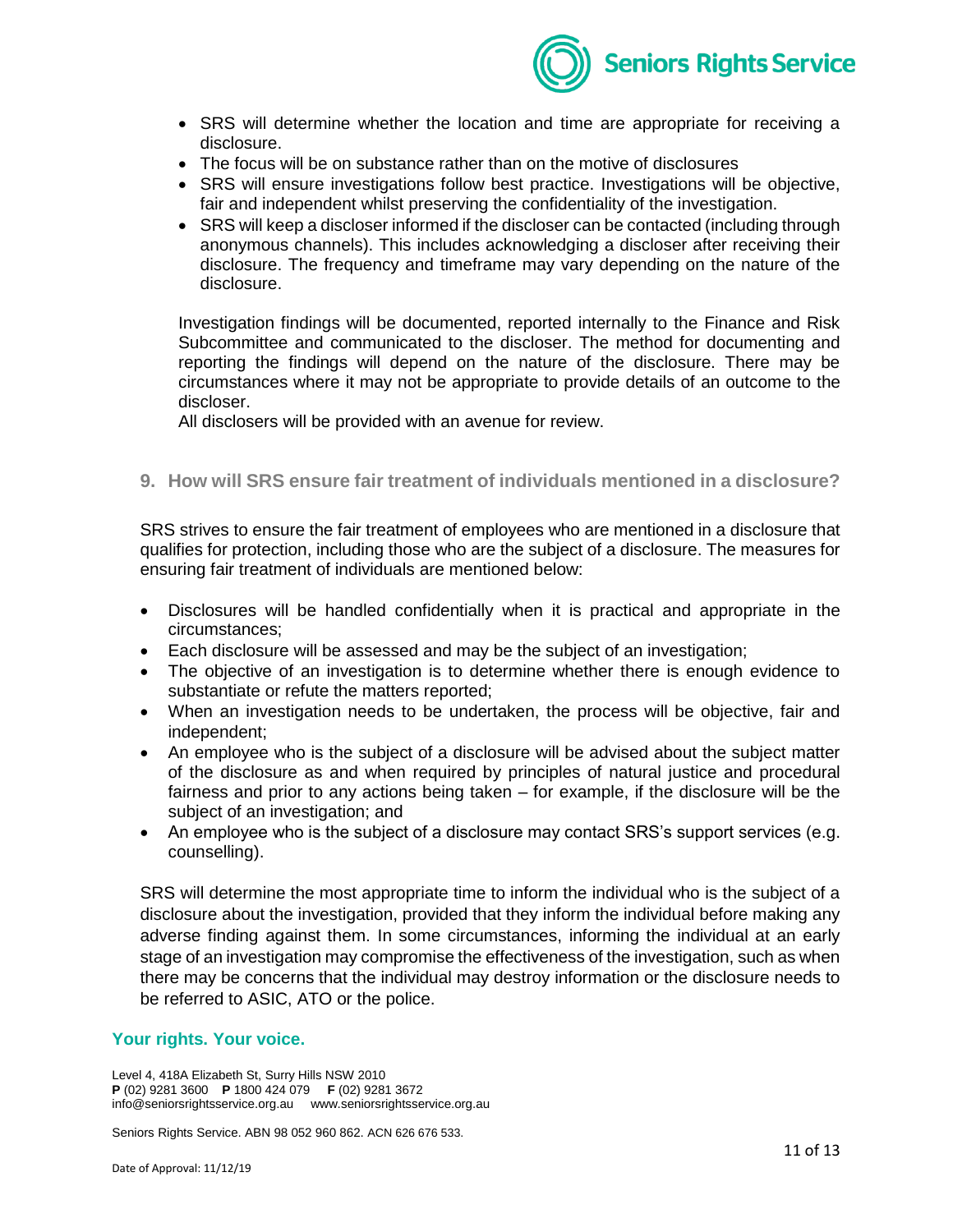

**10.How will SRS ensure this policy is easily accessible?**

This policy will be made available to employees through internal filing systems and email.

SRS is committed to fostering a whistleblower culture and instilling a positive and open environment to whistleblowing. This policy will be promoted actively and regularly and will be widely disseminated to and easily accessible by disclosers within and outside SRS through upfront and ongoing education, training and briefing sessions for its employees and volunteers.

This policy will also be made available on the SRS website.

#### **11.How will SRS monitor the effectiveness of this policy?**

SRS recognises it is important for SRS to have mechanisms in place for monitoring the effectiveness of this policy and ensuring compliance with its legal obligations. In doing so, SRS:

- SRS has adopted oversight arrangements for ensuring its Board and Finance and Risk Subcommittee is kept informed about the effectiveness of this policy and related processes and procedures – and can intervene when necessary - while preserving confidentiality;
- SRS adopts a mechanism to enable matters to be escalated to the Board or the Finance and Risk Subcommittee when required; and
- Regular reporting is made to the Board and Finance and Risk Subcommittee.

#### **12.When will this policy be reviewed?**

The Board will review this policy and related processes and procedures at least every 2 years or earlier on an as-needs basis. In reviewing this policy, the Board which aspects worked well and did not work well since the policy was last reviewed and would include a review of the following at a minimum:

- whether the scope and application of this policy remains appropriate, particularly if there have been changes to SRS's business;
- whether this policy and related processes and procedures are helpful and easy to understand;
- whether this policy and related processes and procedures reflect current legislation and regulations and current developments and best practice for managing disclosures;
- whether SRS's handling of disclosures and its protections and support for disclosers need to be improved.

#### **Your rights. Your voice.**

Level 4, 418A Elizabeth St, Surry Hills NSW 2010 **P** (02) 9281 3600 **P** 1800 424 079 **F** (02) 9281 3672 info@seniorsrightsservice.org.au www.seniorsrightsservice.org.au